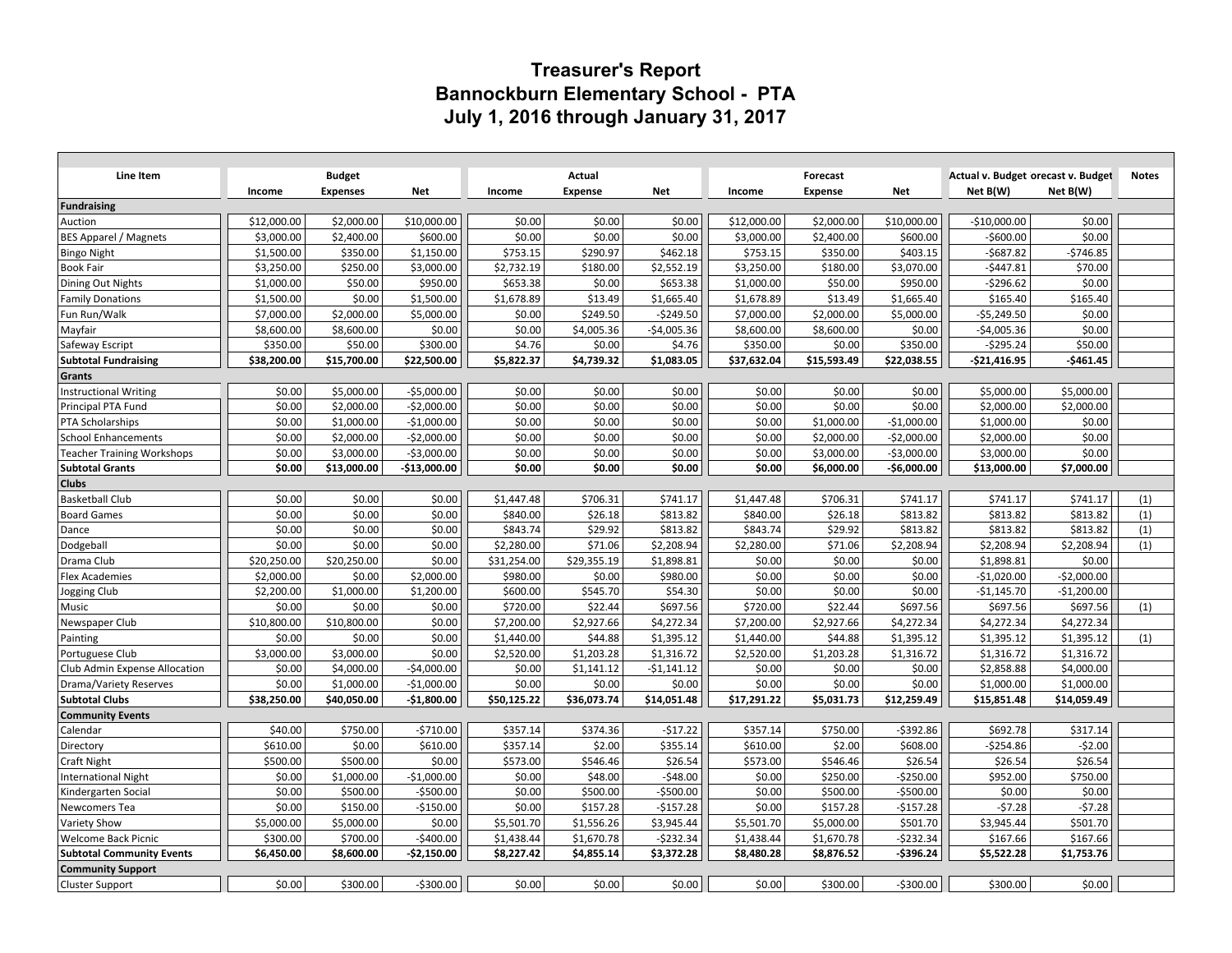## **Treasurer's Report Bannockburn Elementary School - PTA July 1, 2016 through January 31, 2017**

| Line Item                         | <b>Budget</b> |                 |               | Actual      |                |              | Forecast    |                |               | Actual v. Budget orecast v. Budget | <b>Notes</b> |         |
|-----------------------------------|---------------|-----------------|---------------|-------------|----------------|--------------|-------------|----------------|---------------|------------------------------------|--------------|---------|
|                                   | Income        | <b>Expenses</b> | Net           | Income      | <b>Expense</b> | <b>Net</b>   | Income      | <b>Expense</b> | <b>Net</b>    | Net B(W)                           | Net B(W)     |         |
| Community Service                 | \$0.00        | \$300.00        | $-5300.00$    | \$0.00      | \$124.63       | $-5124.63$   | \$0.00      | \$300.00       | $-5300.00$    | \$175.37                           | \$0.00       |         |
| <b>Subtotal Community Support</b> | \$0.00        | \$600.00        | $-$600.00$    | \$0.00      | \$124.63       | $-$124.63$   | \$0.00      | \$600.00       | $-$600.00$    | \$475.37                           | \$0.00       |         |
| <b>Student Support</b>            |               |                 |               |             |                |              |             |                |               |                                    |              |         |
| Artist in Residence               | \$0.00        | \$7,500.00      | $-57,500.00$  | \$0.00      | \$4,472.50     | $-54,472.50$ | \$0.00      | \$4,472.50     | $-54,472.50$  | \$3,027.50                         | \$3,027.50   |         |
| <b>Assignment Books</b>           | \$0.00        | \$650.00        | $-5650.00$    | \$0.00      | \$660.00       | $-5660.00$   | \$0.00      | \$660.00       | $-5660.00$    | $-$10.00$                          | $-510.00$    | (2)     |
| Cultural Arts Enrichment          | \$0.00        | \$4,000.00      | $-$4,000.00$  | \$0.00      | \$2,790.00     | $-52,790.00$ | \$0.00      | \$2,790.00     | $-52,790.00$  | \$1,210.00                         | \$1,210.00   |         |
| Field Day                         | \$0.00        | \$350.00        | $-5350.00$    | \$0.00      | \$0.00         | \$0.00       | \$0.00      | \$0.00         | \$0.00        | \$350.00                           | \$350.00     |         |
| Fifth Grade Promotion Support     | \$0.00        | \$500.00        | $-5500.00$    | \$0.00      | \$0.00         | \$0.00       | \$0.00      | \$0.00         | \$0.00        | \$500.00                           | \$500.00     |         |
| Kindergarten Orientation          | \$0.00        | \$250.00        | $-$250.00$    | \$0.00      | \$0.00         | \$0.00       | \$0.00      | \$250.00       | $-$ \$250.00  | \$250.00                           | \$0.00       |         |
| Math Day                          | \$0.00        | \$350.00        | $-5350.00$    | \$0.00      | \$25.00        | $-525.00$    | \$0.00      | \$350.00       | $-5350.00$    | \$325.00                           | \$0.00       |         |
| <b>Recess Equipment</b>           | \$0.00        | \$500.00        | $-$500.00$    | \$0.00      | \$0.00         | \$0.00       | \$0.00      | \$0.00         | \$0.00        | \$500.00                           | \$500.00     |         |
| Safety Patrol                     | \$0.00        | \$250.00        | $-5250.00$    | \$0.00      | \$0.00         | \$0.00       | \$0.00      | \$250.00       | $-5250.00$    | \$250.00                           | \$0.00       |         |
| <b>STEM Day</b>                   | \$0.00        | \$1,000.00      | $-$1,000.00$  | \$0.00      | \$0.00         | \$0.00       | \$0.00      | \$0.00         | \$0.00        | \$1,000.00                         | \$1,000.00   |         |
| STEM/Arts                         | \$0.00        | \$1,000.00      | $-$1,000.00$  | \$0.00      | \$0.00         | \$0.00       | \$0.00      | \$1,000.00     | $-$1,000.00$  | \$1,000.00                         | \$0.00       |         |
| <b>Wednesday Envelopes</b>        | \$0.00        | \$600.00        | $-$600.00$    | \$0.00      | \$624.00       | $-5624.00$   | \$0.00      | \$624.00       | $-5624.00$    | $-524.00$                          | $-524.00$    |         |
| <b>Subtotal Student Support</b>   | \$0.00        | \$16,950.00     | $-$16,950.00$ | \$0.00      | \$8.571.50     | $-58,571.50$ | \$0.00      | \$10,396.50    | $-$10,396.50$ | \$8,378.50                         | \$6,553.50   |         |
| <b>Teacher Support</b>            |               |                 |               |             |                |              |             |                |               |                                    |              |         |
| <b>Staff Appreciation</b>         | \$0.00        | \$4,000.00      | $-$4,000.00$  | \$0.00      | \$830.32       | $-5830.32$   | \$0.00      | \$830.32       | $-5830.32$    | \$3,169.68                         | \$3,169.68   |         |
| <b>Teacher Classroom Fund</b>     | \$0.00        | \$6.260.00      | $-56,260.00$  | \$0.00      | \$5,860.15     | $-55,860.15$ | \$0.00      | \$5,860.15     | $-55,860.15$  | \$399.85                           | \$399.85     |         |
| <b>Subtotal Teacher Support</b>   | \$0.00        | \$10,260.00     | $-$10,260.00$ | \$0.00      | \$6,690.47     | $-$6,690.47$ | \$0.00      | \$6,690.47     | $-$6,690.47$  | \$3,569.53                         | \$3,569.53   |         |
| PTA                               |               |                 |               |             |                |              |             |                |               |                                    |              |         |
| Administrative Fees/Costs         | \$0.00        | \$3,500.00      | $-53,500.00$  | \$0.00      | \$99.98        | $-599.98$    | \$0.00      | \$3,500.00     | $-53,500.00$  | \$3,400.02                         | \$0.00       |         |
| <b>Audit and Accounting Fees</b>  | \$0.00        | \$1,500.00      | $-51,500.00$  | \$0.00      | \$0.00         | \$0.00       | \$0.00      | \$0.00         | \$0.00        | \$1,500.00                         | \$1,500.00   |         |
| Dues from Families                | \$7,000.00    | \$0.00          | \$7,000.00    | \$8,172.54  | \$155.43       | \$8,017.11   | \$8,172.54  | \$155.43       | \$8,017.11    | \$1,017.11                         | \$1,017.11   |         |
| Dues from Staff                   | \$15.00       | \$0.00          | \$15.00       | \$170.00    | \$1.08         | \$168.92     | \$170.00    | \$1.08         | \$168.92      | \$153.92                           | \$153.92     |         |
| Insurance                         | \$0.00        | \$225.00        | $-5225.00$    | \$0.00      | \$0.00         | \$0.00       | \$0.00      | \$0.00         | \$0.00        | \$225.00                           | \$225.00     |         |
| Interest - Bank Account           | \$5.00        | \$0.00          | \$5.00        | \$3.79      | \$0.00         | \$3.79       | \$5.00      | \$0.00         | \$5.00        | $-51.21$                           | \$0.00       |         |
| MCCPTA Dues                       | \$0.00        | \$0.00          | \$0.00        | \$0.00      | \$287.00       | $-5287.00$   | \$0.00      | \$287.00       | $-5287.00$    | $-5287.00$                         | $-5287.00$   | $(3)^*$ |
| <b>PTA Landscaping</b>            | \$0.00        | \$1,500.00      | $-$1,500.00$  | \$0.00      | \$0.00         | \$0.00       | \$0.00      | \$0.00         | \$0.00        | \$1,500.00                         | \$1,500.00   |         |
| <b>Returned Check Fees</b>        | \$0.00        | \$25.00         | $-525.00$     | \$0.00      | \$12.50        | $-512.50$    | \$0.00      | \$25.00        | $-525.00$     | \$12.50                            | \$0.00       |         |
| <b>Subtotal PTA</b>               | \$7.020.00    | \$6,750.00      | \$270.00      | \$8,346.33  | \$555.99       | \$7,790.34   | \$8,347.54  | \$3,968.51     | \$4,379.03    | \$7,520.34                         | \$4,109.03   |         |
|                                   |               |                 |               |             |                |              |             |                |               |                                    |              |         |
| <b>Grand Totals</b>               | \$89.920.00   | \$111.910.00    | $-521.990.00$ | \$72.521.34 | \$61.610.79    | \$10.910.55  | \$71.751.08 | \$57.157.22    | \$14.593.86   | \$32.900.55                        | \$36,583.86  |         |
|                                   |               |                 |               |             |                |              |             |                |               |                                    |              |         |

| <b>Cash Flow Analysis</b>            |               | <b>Balance Sheet</b>      |              |  |  |  |  |
|--------------------------------------|---------------|---------------------------|--------------|--|--|--|--|
| Beginning Cash 07/01/16              | \$55,749.37   | Cash Balance 01/31/2017   | \$66,659.92  |  |  |  |  |
| Projected Annual Surplus (Deficit)   | \$14,593.86   | Sales Tax Payable         | \$0.00       |  |  |  |  |
| Less: Other Liabilities              | \$0.00        | Other Payables            | \$0.00       |  |  |  |  |
| Less: Cash on Hand Required          | $-$10,000.00$ | Unrestricted Fund Balance | -\$55,749.37 |  |  |  |  |
| Projected 07/01/15 Surplus (Deficit) | \$60,343.23   | Net Income                | \$10,910.55  |  |  |  |  |

**Descriptive Key**